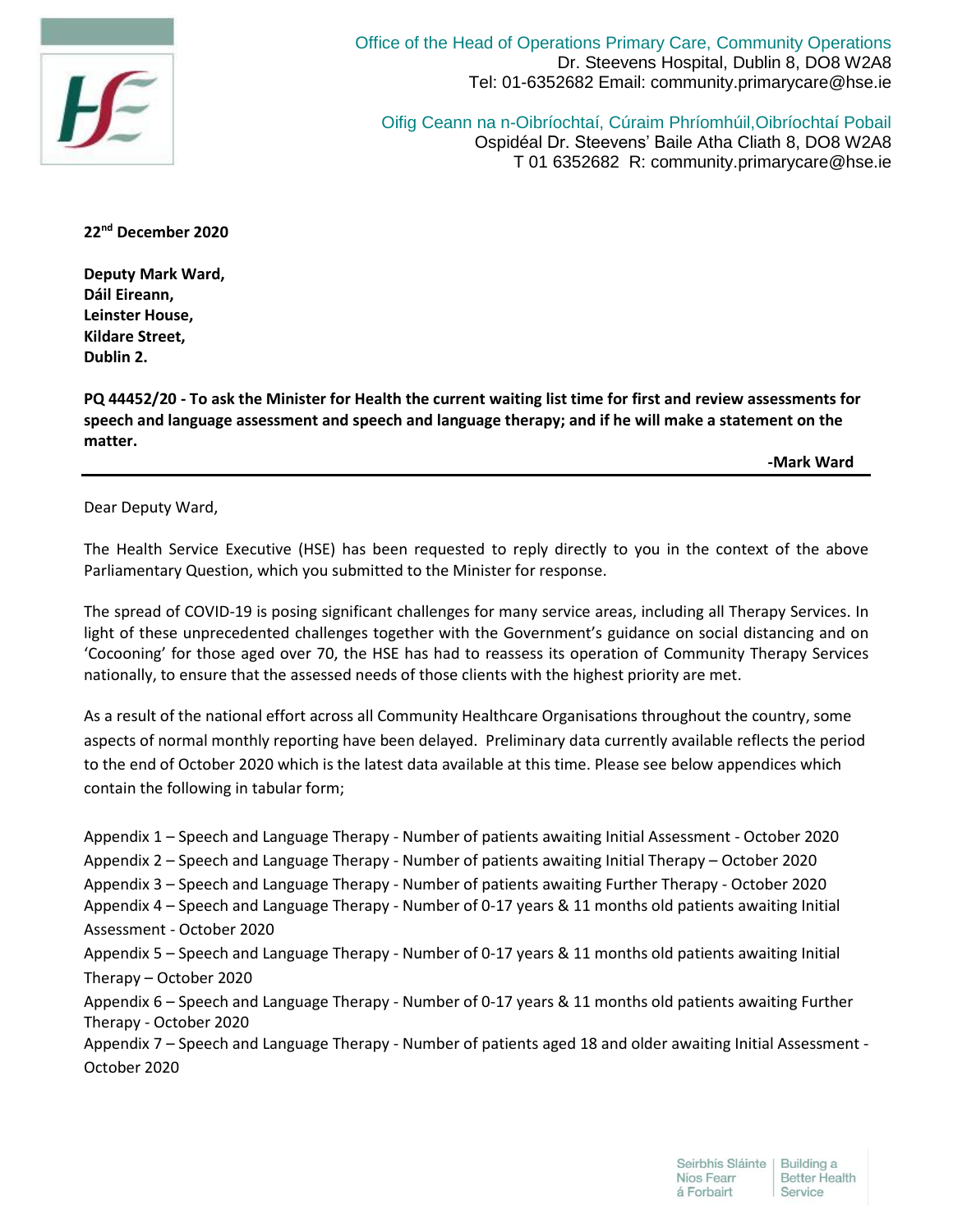Appendix 8 – Speech and Language Therapy - Number of patients aged 18 and older awaiting Initial Therapy – October 2020

Appendix 9 – Speech and Language Therapy - Number of patients aged 18 and older awaiting Further Therapy - October 2020

Please note the list of LHO areas at the bottom of the Appendix which did not return data, as some areas were not in a position to return data due to staff being redeployed to Covid-19 related duties. Please also note that because of this the overall accuracy of the waiting list data is impacted.

The HSE is working to ensure timely access to children and adults requiring therapy services, and to reduce long waiting times for these important services.

As this is an evolving and unprecedented situation, the HSE will keep matters in review and will advise clients and/or family members accordingly.

I trust this information is of assistance to you.

Yours sincerely,

\_\_\_\_\_\_\_\_\_\_\_\_\_\_\_\_\_\_\_\_\_\_\_\_\_

TJ Dunford, Interim Head of Operations Primary Care/A.N.D. Community Operations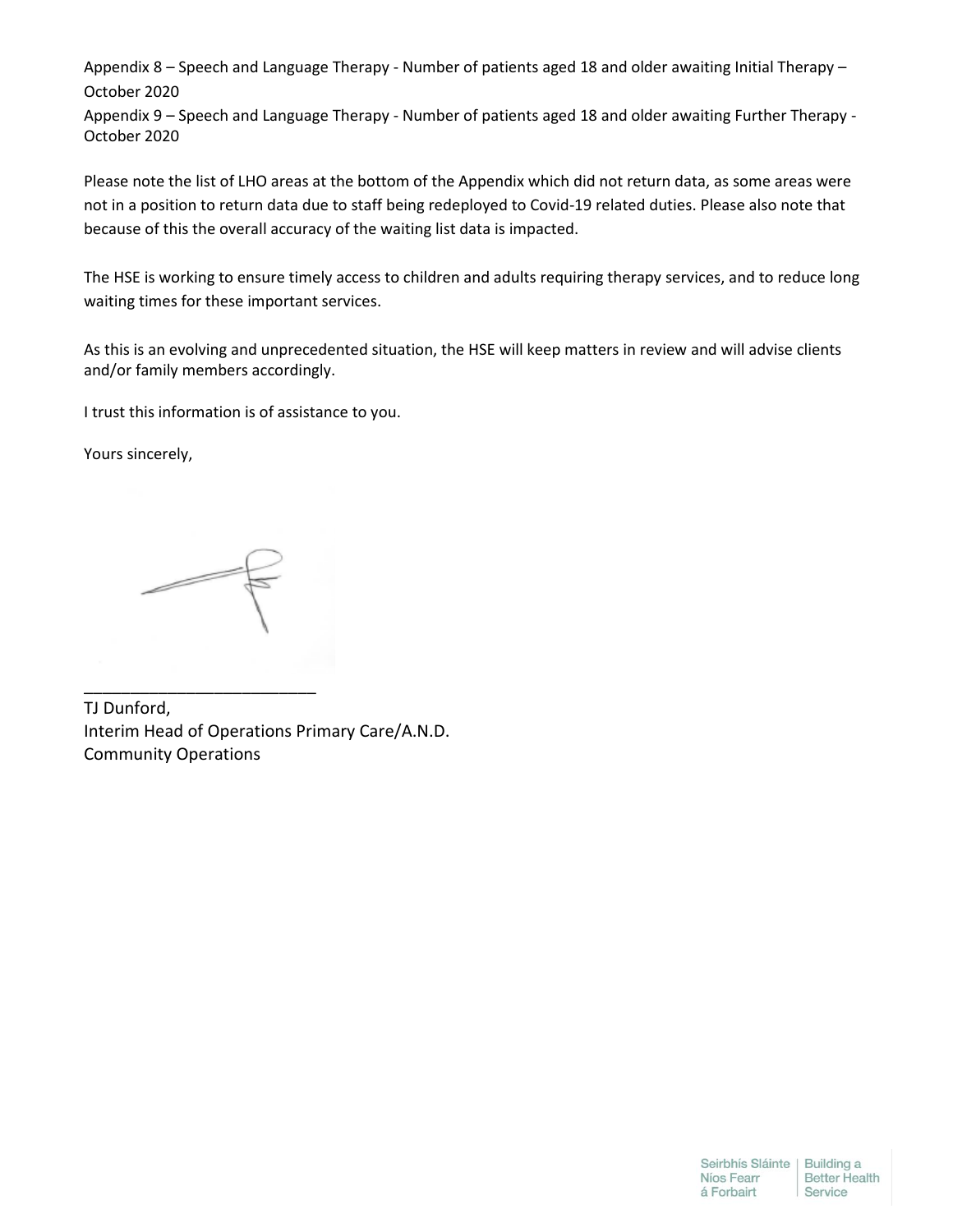| Speech and Language Therapy - Total Number of patients awaiting Initial Assessment - October 2020 |             |                       |                       |                                |                         |                         |        |  |
|---------------------------------------------------------------------------------------------------|-------------|-----------------------|-----------------------|--------------------------------|-------------------------|-------------------------|--------|--|
|                                                                                                   | $0$ to 4    | 4 months<br>& 1 day - | 8 months<br>& 1 day - | 12<br>months &<br>$1$ day - 18 | 18 months<br>& 1 day to | $>24$                   |        |  |
| <b>LHO</b>                                                                                        | <b>Mths</b> | 8 months              | 12 months             | months                         | 24 months               | months                  | Total  |  |
| Cavan Monaghan                                                                                    | 359         | 205                   | 357                   | 276                            | 67                      | 0                       | 1,264  |  |
| Donegal                                                                                           | 285         | 300                   | 193                   | 5                              | 8                       | 72                      | 863    |  |
| <b>Sligo Leitrim</b>                                                                              | 186         | 182                   | 88                    | $\overline{4}$                 | $\Omega$                | $\Omega$                | 460    |  |
| CHO <sub>1</sub>                                                                                  | 830         | 687                   | 638                   | 285                            | 75                      | 72                      | 2,587  |  |
| Galway                                                                                            | 456         | 388                   | 270                   | 87                             | 3                       | 10                      | 1,214  |  |
| Mayo                                                                                              | 56          | 15                    | 4                     | 0                              | $\mathbf 0$             | 0                       | 75     |  |
| Roscommon                                                                                         | 70          | 15                    | $\overline{2}$        | $\mathbf{1}$                   | 0                       | 0                       | 88     |  |
| CHO <sub>2</sub>                                                                                  | 582         | 418                   | 276                   | 88                             | $\overline{\mathbf{3}}$ | 10                      | 1,377  |  |
| Clare                                                                                             | 199         | 66                    | 42                    | 42                             | 9                       | 3                       | 361    |  |
| <b>Limerick</b>                                                                                   | 342         | 121                   | 167                   | 26                             | 23                      | 25                      | 704    |  |
| <b>North Tipperary East</b><br>Limerick                                                           | 226         | 138                   | 111                   | 43                             | 26                      | 0                       | 544    |  |
| CHO <sub>3</sub>                                                                                  | 767         | 325                   | 320                   | 111                            | 58                      | 28                      | 1,609  |  |
| <b>Kerry</b>                                                                                      | 171         | 3                     | 0                     | 0                              | 0                       | 0                       | 174    |  |
| <b>North Cork</b>                                                                                 | 194         | 17                    | 0                     | 0                              | 0                       | 0                       | 211    |  |
| <b>North Lee</b>                                                                                  | 299         | 111                   | 13                    | 0                              | 0                       | 0                       | 423    |  |
| South Lee                                                                                         | 262         | 33                    | 4                     | $\mathbf{1}$                   | 11                      | 13                      | 324    |  |
| <b>West Cork</b>                                                                                  | 79          | 5                     | 0                     | 0                              | 0                       | 0                       | 84     |  |
| CHO <sub>4</sub>                                                                                  | 1,005       | 169                   | 17                    | $\mathbf{1}$                   | 11                      | 13                      | 1,216  |  |
| <b>Carlow Kilkenny</b>                                                                            | 291         | 170                   | 153                   | 23                             | 0                       | 0                       | 637    |  |
| <b>South Tipperary</b>                                                                            | 158         | 22                    | 34                    | 0                              | 0                       | 0                       | 214    |  |
| Waterford                                                                                         | 114         | 70                    | 213                   | 14                             | 0                       | 0                       | 411    |  |
| Wexford                                                                                           | 207         | 99                    | 406                   | 160                            | $\mathbf{1}$            | 0                       | 873    |  |
| CHO <sub>5</sub>                                                                                  | 770         | 361                   | 806                   | 197                            | $\mathbf{1}$            | $\mathbf 0$             | 2,135  |  |
| <b>Dublin South East</b>                                                                          | 106         | 5                     | 10                    | $\overline{7}$                 | 8                       | 3                       | 139    |  |
| Dun Laoghaire                                                                                     | 121         | 18                    | 13                    | 12                             | 10                      | 0                       | 174    |  |
| <b>Wicklow</b>                                                                                    | 412         | 134                   | 108                   | 78                             | 29                      | 0                       | 761    |  |
| CHO <sub>6</sub>                                                                                  | 639         | 157                   | 131                   | 97                             | 47                      | $\overline{\mathbf{3}}$ | 1,074  |  |
| <b>Dublin South City</b>                                                                          | 163         | 104                   | 187                   | 69                             | 28                      | 27                      | 578    |  |
| <b>Dublin South West</b>                                                                          | 285         | 132                   | 257                   | 79                             | 78                      | 373                     | 1,204  |  |
| <b>Dublin West</b>                                                                                | 164         | 108                   | 310                   | 288                            | 155                     | 23                      | 1,048  |  |
| <b>Kildare West Wicklow</b>                                                                       | 0           | 0                     | 0                     | 0                              | 0                       | 0                       | 0      |  |
| CHO <sub>7</sub>                                                                                  | 612         | 344                   | 754                   | 436                            | 261                     | 423                     | 2,830  |  |
| <b>Laois Offaly</b>                                                                               | 615         | 439                   | 205                   | 312                            | 73                      | 16                      | 1,660  |  |
| <b>Longford Westmeath</b>                                                                         | 377         | 172                   | 308                   | 141                            | 62                      | 0                       | 1,060  |  |
| Louth                                                                                             | 262         | 45                    | 0                     | 0                              | 0                       | 0                       | 307    |  |
| Meath                                                                                             | 576         | 316                   | 321                   | 175                            | 95                      | 0                       | 1,483  |  |
| CHO <sub>8</sub>                                                                                  | 1,830       | 972                   | 834                   | 628                            | 230                     | 16                      | 4,510  |  |
| <b>Dublin North</b>                                                                               | 307         | 271                   | 540                   | 265                            | 86                      | 0                       | 1,469  |  |
| <b>Dublin North Central</b>                                                                       | 154         | 106                   | 242                   | 283                            | 40                      | 0                       | 825    |  |
| <b>Dublin North West</b>                                                                          | 378         | 296                   | 414                   | 303                            | 103                     | 43                      | 1,537  |  |
| CHO <sub>9</sub>                                                                                  | 839         | 673                   | 1,196                 | 851                            | 229                     | 43                      | 3,831  |  |
| <b>Total</b>                                                                                      | 7,874       | 4,106                 | 4,972                 | 2,694                          | 915                     | 608                     | 21,169 |  |

**Note : October data not returned for Kildare/West Wicklow.**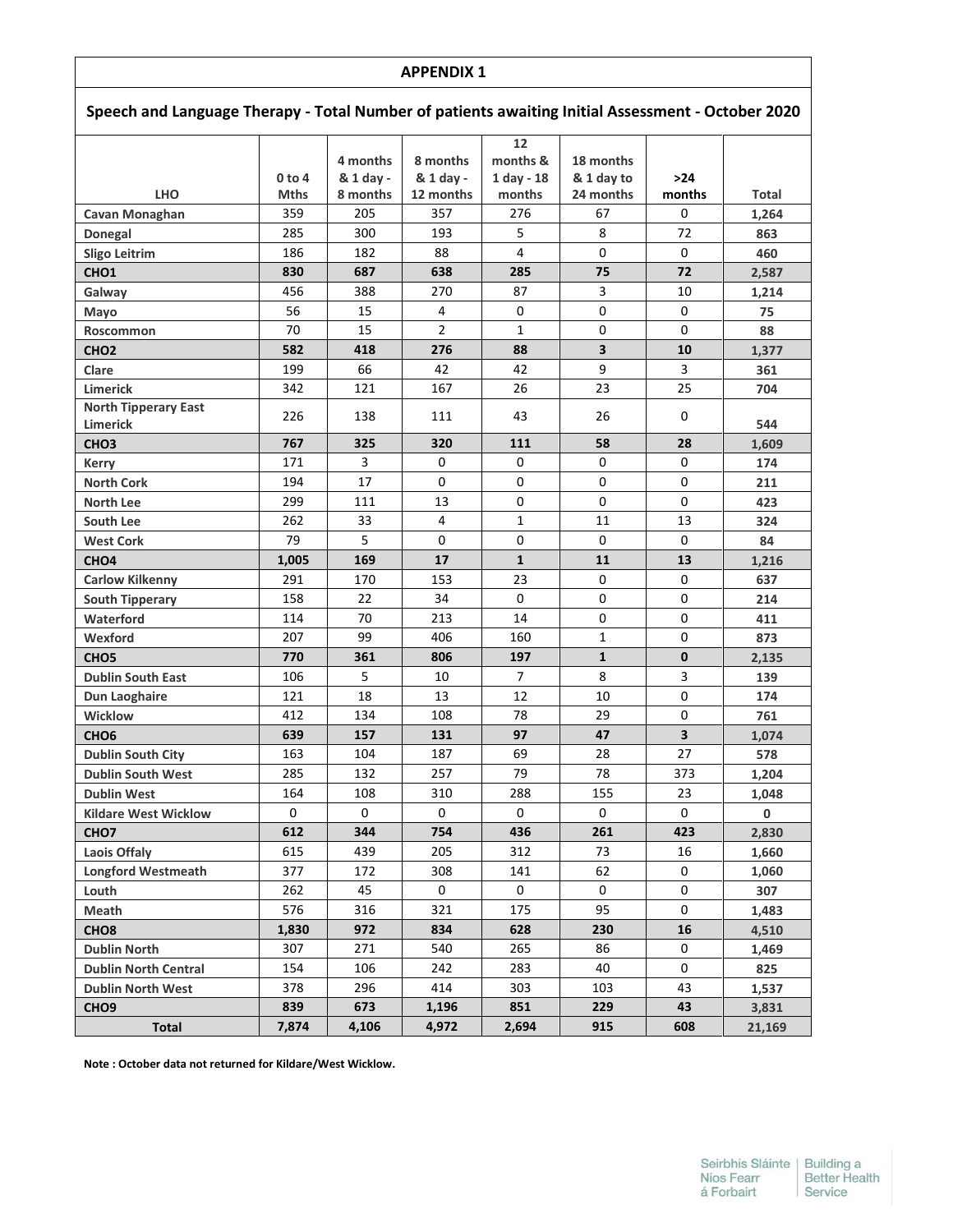| Speech and Language Therapy - Total Number of patients awaiting Initial Therapy - October 2020 |                         |                                   |                                    |                                        |                                      |               |             |  |
|------------------------------------------------------------------------------------------------|-------------------------|-----------------------------------|------------------------------------|----------------------------------------|--------------------------------------|---------------|-------------|--|
| <b>LHO</b>                                                                                     | $0$ to 4<br><b>Mths</b> | 4 months<br>& 1 day -<br>8 months | 8 months<br>& 1 day -<br>12 months | 12<br>months &<br>1 day - 18<br>months | 18 months<br>& 1 day to<br>24 months | >24<br>months | Total       |  |
| Cavan Monaghan                                                                                 | 14                      | 9                                 | $\overline{2}$                     | 0                                      | 0                                    | 0             | 25          |  |
| Donegal                                                                                        | 26                      | 33                                | 14                                 | 0                                      | 0                                    | 0             | 73          |  |
| <b>Sligo Leitrim</b>                                                                           | 29                      | 43                                | 27                                 | 5                                      | 0                                    | 0             | 104         |  |
| CHO <sub>1</sub>                                                                               | 69                      | 85                                | 43                                 | 5                                      | 0                                    | $\mathbf 0$   | 202         |  |
| Galway                                                                                         | 70                      | 140                               | 132                                | 118                                    | 52                                   | 227           | 739         |  |
| Mayo                                                                                           | 107                     | 83                                | 123                                | 23                                     | 0                                    | 0             | 336         |  |
| Roscommon                                                                                      | 84                      | 105                               | 40                                 | 0                                      | 0                                    | 0             | 229         |  |
| CHO <sub>2</sub>                                                                               | 261                     | 328                               | 295                                | 141                                    | 52                                   | 227           | 1,304       |  |
| Clare                                                                                          | 37                      | 22                                | 70                                 | 16                                     | 5                                    | $\mathsf 0$   | 150         |  |
| Limerick                                                                                       | 111                     | 48                                | 80                                 | 43                                     | 19                                   | 25            | 326         |  |
| <b>North Tipperary East</b><br>Limerick                                                        | 46                      | 6                                 | 12                                 | $\mathbf{1}$                           | 0                                    | 0             | 65          |  |
| CHO <sub>3</sub>                                                                               | 194                     | 76                                | 162                                | 60                                     | 24                                   | 25            | 541         |  |
| <b>Kerry</b>                                                                                   | 94                      | 61                                | 20                                 | $\overline{4}$                         | 0                                    | $\mathsf 0$   | 179         |  |
| <b>North Cork</b>                                                                              | 61                      | 92                                | 87                                 | 72                                     | 0                                    | 0             | 312         |  |
| <b>North Lee</b>                                                                               | 172                     | 133                               | 285                                | 221                                    | 71                                   | 41            | 923         |  |
| South Lee                                                                                      | 139                     | 101                               | 190                                | 139                                    | 54                                   | 84            | 707         |  |
| <b>West Cork</b>                                                                               | 44                      | 23                                | 30                                 | 19                                     | 2                                    | 0             | 118         |  |
| CHO <sub>4</sub>                                                                               | 510                     | 410                               | 612                                | 455                                    | 127                                  | 125           | 2,239       |  |
| <b>Carlow Kilkenny</b>                                                                         | 46                      | 15                                | 79                                 | 149                                    | 169                                  | 177           | 635         |  |
| <b>South Tipperary</b>                                                                         | 93                      | 32                                | 51                                 | 63                                     | 0                                    | 0             | 239         |  |
| Waterford                                                                                      | 27                      | 14                                | 53                                 | 124                                    | 181                                  | 101           | 500         |  |
| Wexford                                                                                        | 83                      | 24                                | 119                                | 156                                    | 82                                   | 36            | 500         |  |
| CHO <sub>5</sub>                                                                               | 249                     | 85                                | 302                                | 492                                    | 432                                  | 314           | 1,874       |  |
| <b>Dublin South East</b>                                                                       | 43                      | $\mathbf 0$                       | 0                                  | $\mathsf{O}$                           | $\mathsf 0$                          | $\mathsf 0$   | 43          |  |
| Dun Laoghaire                                                                                  | 68                      | 4                                 | 0                                  | 0                                      | 0                                    | $\mathsf 0$   | 72          |  |
| <b>Wicklow</b>                                                                                 | 248                     | 158                               | 89                                 | 71                                     | 38                                   | $\mathsf 0$   | 604         |  |
| CHO <sub>6</sub>                                                                               | 359                     | 162                               | 89                                 | 71                                     | 38                                   | $\mathbf{0}$  | 719         |  |
| <b>Dublin South City</b>                                                                       | 44                      | 57                                | 122                                | 134                                    | 84                                   | 96            | 537         |  |
| <b>Dublin South West</b>                                                                       | 36                      | 43                                | 102                                | 115                                    | 57                                   | 20            | 373         |  |
| <b>Dublin West</b>                                                                             | 16                      | 18                                | 154                                | 260                                    | 138                                  | 118           | 704         |  |
| <b>Kildare West Wicklow</b>                                                                    | 0                       | $\mathbf 0$                       | 0                                  | $\mathsf{O}$                           | 0                                    | $\mathsf 0$   | $\mathbf 0$ |  |
| CHO <sub>7</sub>                                                                               | 96                      | 118                               | 378                                | 509                                    | 279                                  | 234           | 1,614       |  |
| <b>Laois Offaly</b>                                                                            | 58                      | 32                                | 103                                | 96                                     | 63                                   | $\mathbf{1}$  | 353         |  |
| <b>Longford Westmeath</b>                                                                      | 124                     | 48                                | 98                                 | 31                                     | 11                                   | 0             | 312         |  |
| Louth                                                                                          | 25                      | 10                                | 0                                  | 0                                      | 0                                    | 0             | 35          |  |
| Meath                                                                                          | 31                      | $\mathsf{O}$                      | 0                                  | 0                                      | 0                                    | 0             | 31          |  |
| CHO <sub>8</sub>                                                                               | 238                     | 90                                | 201                                | 127                                    | 74                                   | $\mathbf{1}$  | 731         |  |
| <b>Dublin North</b>                                                                            | 180                     | 25                                | 239                                | 437                                    | 15                                   | 0             | 896         |  |
| <b>Dublin North Central</b>                                                                    | 100                     | 33                                | 70                                 | 51                                     | 24                                   | 0             | 278         |  |
| <b>Dublin North West</b>                                                                       | 215                     | 176                               | 211                                | 150                                    | 38                                   | 10            | 800         |  |
| CHO <sub>9</sub>                                                                               | 495                     | 234                               | 520                                | 638                                    | 77                                   | 10            | 1,974       |  |
| <b>Total</b>                                                                                   | 2,471                   | 1,588                             | 2,602                              | 2,498                                  | 1,103                                | 936           | 11,198      |  |

**Note : October data not turned for Kildare / West Wicklow**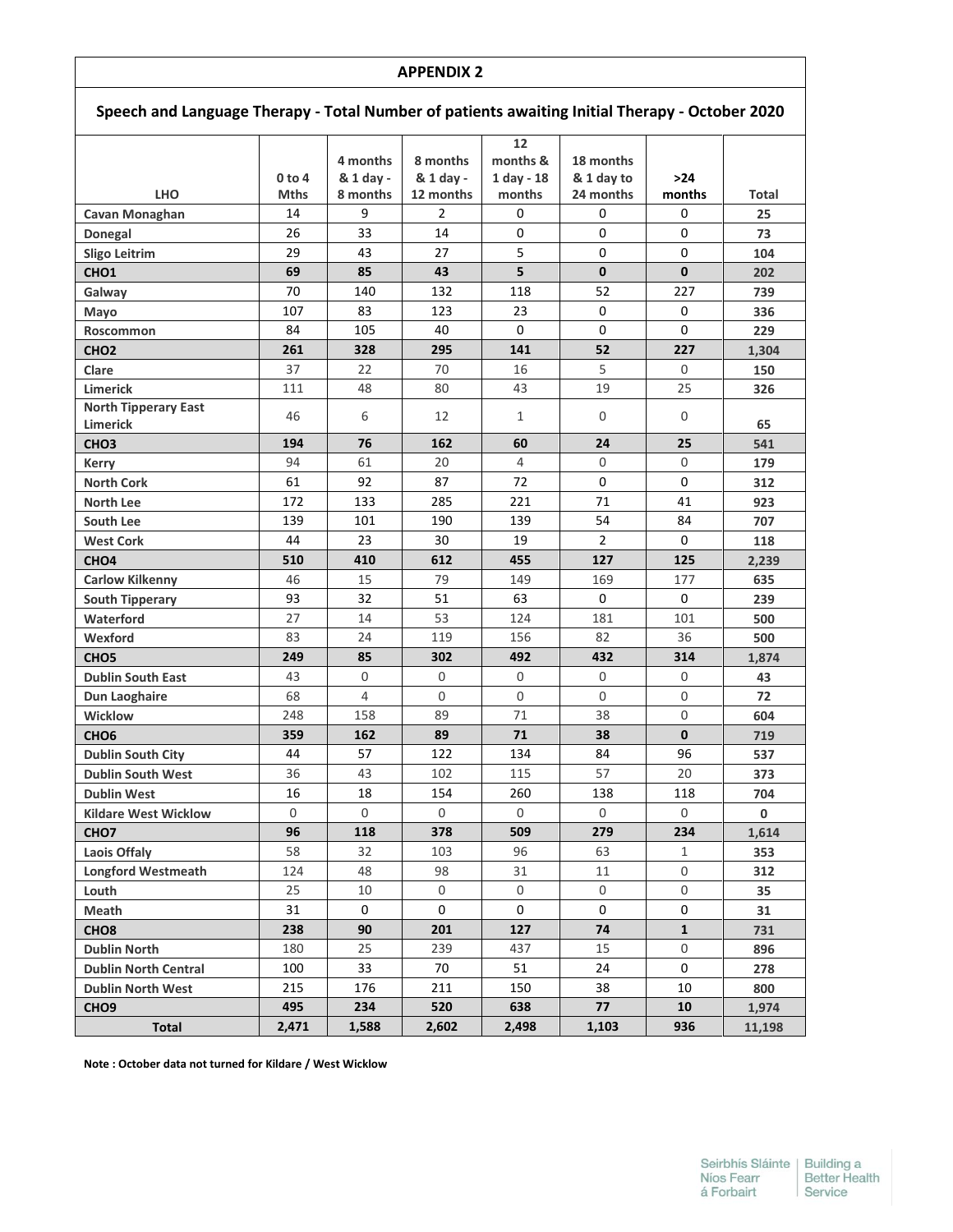| <b>APPENDIX 3</b>                              |                                                                                                |                                   |                                    |                                          |                                      |               |             |  |  |  |  |
|------------------------------------------------|------------------------------------------------------------------------------------------------|-----------------------------------|------------------------------------|------------------------------------------|--------------------------------------|---------------|-------------|--|--|--|--|
|                                                | Speech and Language Therapy - Total Number of patients awaiting Further Therapy - October 2020 |                                   |                                    |                                          |                                      |               |             |  |  |  |  |
| <b>LHO</b>                                     | $0$ to 4<br><b>Mths</b>                                                                        | 4 months<br>& 1 day -<br>8 months | 8 months<br>& 1 day -<br>12 months | 12<br>months &<br>$1$ day - 18<br>months | 18 months<br>& 1 day to<br>24 months | >24<br>months | Total       |  |  |  |  |
| Cavan Monaghan                                 | 431                                                                                            | 415                               | 107                                | 0                                        | 0                                    | 0             | 953         |  |  |  |  |
| Donegal                                        | 370                                                                                            | 543                               | 145                                | 70                                       | 10                                   | 0             | 1,138       |  |  |  |  |
| <b>Sligo Leitrim</b>                           | 91                                                                                             | 108                               | 192                                | 60                                       | 1                                    | 6             | 458         |  |  |  |  |
| CHO <sub>1</sub>                               | 892                                                                                            | 1,066                             | 444                                | 130                                      | 11                                   | 6             | 2,549       |  |  |  |  |
| Galway                                         | 584                                                                                            | 701                               | 518                                | 110                                      | 22                                   | 144           | 2,079       |  |  |  |  |
| Mayo                                           | 97                                                                                             | 129                               | 58                                 | 0                                        | 0                                    | 0             | 284         |  |  |  |  |
| Roscommon                                      | 537                                                                                            | 251                               | 24                                 | $\overline{2}$                           | 0                                    | 0             | 814         |  |  |  |  |
| CHO <sub>2</sub>                               | 1,218                                                                                          | 1,081                             | 600                                | 112                                      | 22                                   | 144           | 3,177       |  |  |  |  |
| Clare                                          | 187                                                                                            | 113                               | 164                                | 187                                      | 90                                   | 42            | 783         |  |  |  |  |
| <b>Limerick</b>                                | 430                                                                                            | 239                               | 207                                | 85                                       | 57                                   | 6             | 1,024       |  |  |  |  |
| <b>North Tipperary East</b><br><b>Limerick</b> | 314                                                                                            | 138                               | 76                                 | 17                                       | 5                                    | 0             | 550         |  |  |  |  |
| CHO <sub>3</sub>                               | 931                                                                                            | 490                               | 447                                | 289                                      | 152                                  | 48            | 2,357       |  |  |  |  |
| <b>Kerry</b>                                   | 404                                                                                            | 412                               | 139                                | 26                                       | 0                                    | 0             | 981         |  |  |  |  |
| <b>North Cork</b>                              | 83                                                                                             | 48                                | 136                                | 105                                      | $\overline{7}$                       | 0             | 379         |  |  |  |  |
| <b>North Lee</b>                               | 217                                                                                            | 165                               | 305                                | 222                                      | 99                                   | 72            | 1,080       |  |  |  |  |
| South Lee                                      | 259                                                                                            | 176                               | 214                                | 98                                       | 69                                   | 54            | 870         |  |  |  |  |
| <b>West Cork</b>                               | 86                                                                                             | 67                                | 94                                 | 72                                       | $\overline{2}$                       | 0             | 321         |  |  |  |  |
| CHO <sub>4</sub>                               | 1,049                                                                                          | 868                               | 888                                | 523                                      | 177                                  | 126           | 3,631       |  |  |  |  |
| <b>Carlow Kilkenny</b>                         | 113                                                                                            | 135                               | 109                                | 66                                       | 112                                  | 3             | 538         |  |  |  |  |
| <b>South Tipperary</b>                         | 0                                                                                              | 211                               | 317                                | 0                                        | 0                                    | 0             | 528         |  |  |  |  |
| Waterford                                      | 28                                                                                             | $\overline{2}$                    | 20                                 | 40                                       | 17                                   | 0             | 107         |  |  |  |  |
| Wexford                                        | 59                                                                                             | 101                               | 364                                | 198                                      | 62                                   | 26            | 810         |  |  |  |  |
| CHO <sub>5</sub>                               | 200                                                                                            | 449                               | 810                                | 304                                      | 191                                  | 29            | 1,983       |  |  |  |  |
| <b>Dublin South East</b>                       | 10                                                                                             | $\overline{7}$                    | 13                                 | $\mathbf{1}$                             | $\overline{2}$                       | 6             | 39          |  |  |  |  |
| Dun Laoghaire                                  | 20                                                                                             | 0                                 | 0                                  | 0                                        | $\Omega$                             | 0             | 20          |  |  |  |  |
| Wicklow                                        | 247                                                                                            | 199                               | 76                                 | 78                                       | 56                                   | 0             | 656         |  |  |  |  |
| CHO <sub>6</sub>                               | 277                                                                                            | 206                               | 89                                 | 79                                       | 58                                   | 6             | 715         |  |  |  |  |
| <b>Dublin South City</b>                       | 127                                                                                            | 91                                | 162                                | 185                                      | 56                                   | 99            | 720         |  |  |  |  |
| <b>Dublin South West</b>                       | 43                                                                                             | 105                               | 225                                | 221                                      | 97                                   | 54            | 745         |  |  |  |  |
| <b>Dublin West</b>                             | 122                                                                                            | 51                                | 247                                | 369                                      | 179                                  | 157           | 1,125       |  |  |  |  |
| <b>Kildare West Wicklow</b>                    | 0                                                                                              | 0                                 | 0                                  | 0                                        | 0                                    | 0             | 0           |  |  |  |  |
| CHO <sub>7</sub>                               | 292                                                                                            | 247                               | 634                                | 775                                      | 332                                  | 310           | 2,590       |  |  |  |  |
| Laois Offaly                                   | 91                                                                                             | 176                               | 52                                 | 39                                       | 42                                   | 10            | 410         |  |  |  |  |
| <b>Longford Westmeath</b>                      | 194                                                                                            | 269                               | 305                                | 126                                      | 44                                   | 0             | 938         |  |  |  |  |
| Louth                                          | $\mathsf{O}$                                                                                   | 0                                 | 0                                  | 0                                        | $\mathsf{O}$                         | 0             | $\mathbf 0$ |  |  |  |  |
| Meath                                          | 37                                                                                             | 0                                 | 0                                  | 0                                        | 0                                    | 0             | 37          |  |  |  |  |
| CHO <sub>8</sub>                               | 322                                                                                            | 445                               | 357                                | 165                                      | 86                                   | 10            | 1,385       |  |  |  |  |
| <b>Dublin North</b>                            | 415                                                                                            | 92                                | 597                                | 735                                      | 32                                   | 0             | 1,871       |  |  |  |  |
| <b>Dublin North Central</b>                    | 163                                                                                            | 140                               | 181                                | 112                                      | 57                                   | 0             | 653         |  |  |  |  |
| <b>Dublin North West</b>                       | 227                                                                                            | 171                               | 227                                | 233                                      | 93                                   | 4             | 955         |  |  |  |  |
| CHO <sub>9</sub>                               | 805                                                                                            | 403                               | 1,005                              | 1,080                                    | 182                                  | 4             | 3,479       |  |  |  |  |
| Total                                          | 5,986                                                                                          | 5,255                             | 5,274                              | 3,457                                    | 1,211                                | 683           | 21,866      |  |  |  |  |

**Note : October data not returned for Kildare/West Wicklow (CHO 7)**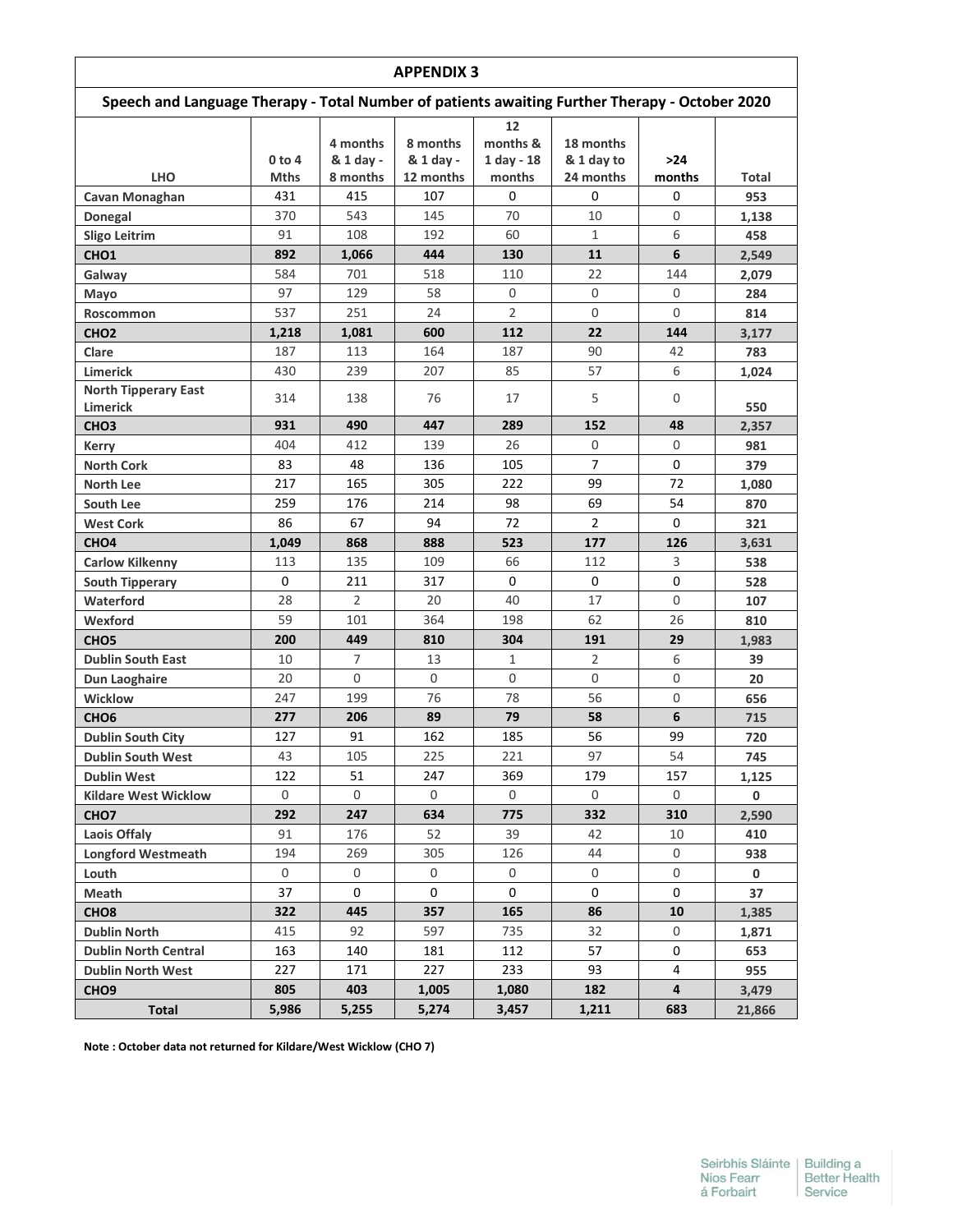| Speech and Language Therapy - Number of 0-17 years & 11 months old patients awaiting Initial<br><b>Assessment - October 2020</b> |  |  |  |  |  |  |  |
|----------------------------------------------------------------------------------------------------------------------------------|--|--|--|--|--|--|--|
|                                                                                                                                  |  |  |  |  |  |  |  |

|                             |             | 4 months  | 8 months            | months &       | 18 months    |                         |              |
|-----------------------------|-------------|-----------|---------------------|----------------|--------------|-------------------------|--------------|
|                             | 0 to 4      | & 1 day - | & 1 day -           | $1$ day - 18   | & 1 day to   | $>24$                   |              |
| <b>LHO</b>                  | <b>Mths</b> | 8 months  | 12 months           | months         | 24 months    | months                  | <b>Total</b> |
| <b>Cavan Monaghan</b>       | 216         | 145       | 297                 | 229            | 26           | 0                       | 913          |
| Donegal                     | 268         | 292       | 0                   | 0              | 0            | 0                       | 560          |
| <b>Sligo Leitrim</b>        | 0           | 0         | 0                   | 0              | 0            | 0                       | 0            |
| CHO <sub>1</sub>            | 484         | 437       | 297                 | 229            | 26           | $\mathbf{0}$            | 1,473        |
| Galway                      | 335         | 318       | 230                 | 86             | 3            | 10                      | 982          |
| Mayo                        | 34          | 5         | $\overline{2}$      | 0              | 0            | 0                       | 41           |
| Roscommon                   | 52          | 9         | $\mathbf{1}$        | 0              | 0            | $\Omega$                | 62           |
| CHO <sub>2</sub>            | 421         | 332       | 233                 | 86             | 3            | 10                      | 1,085        |
| Clare                       | 181         | 66        | 42                  | 42             | 9            | 3                       | 343          |
| Limerick                    | 295         | 102       | 140                 | 17             | 23           | 25                      | 602          |
| <b>North Tipperary East</b> | 212         | 136       | 111                 | 43             | 26           | 0                       |              |
| Limerick                    |             |           |                     |                |              |                         | 528          |
| CHO <sub>3</sub>            | 688         | 304       | 293                 | 102            | 58           | 28                      | 1,473        |
| <b>Kerry</b>                | 134         | 3         | 0                   | 0              | 0            | 0                       | 137          |
| <b>North Cork</b>           | 168         | 15        | $\Omega$            | $\Omega$       | 0            | $\mathbf 0$             | 183          |
| <b>North Lee</b>            | 262         | 99        | 10                  | 0              | 0            | 0                       | 371          |
| South Lee                   | 230         | 14        | $\overline{2}$      | $\mathbf{1}$   | 11           | 13                      | 271          |
| <b>West Cork</b>            | 61          | 5         | $\mathbf 0$         | 0              | $\mathbf 0$  | 0                       | 66           |
| CHO <sub>4</sub>            | 855         | 136       | 12                  | $\mathbf{1}$   | 11           | 13                      | 1,028        |
| <b>Carlow Kilkenny</b>      | 192         | 110       | 92                  | 1              | 0            | 0                       | 395          |
| <b>South Tipperary</b>      | 108         | 19        | 33                  | $\Omega$       | 0            | 0                       | 160          |
| Waterford                   | 73          | 52        | 211                 | 14             | 0            | 0                       | 350          |
| Wexford                     | 173         | 92        | 398                 | 159            | $\mathbf{1}$ | 0                       | 823          |
| CHO <sub>5</sub>            | 546         | 273       | 734                 | 174            | $\mathbf{1}$ | $\mathbf 0$             | 1,728        |
| <b>Dublin South East</b>    | 47          | 5         | 10                  | $\overline{7}$ | 8            | 3                       | 80           |
| Dun Laoghaire               | 121         | 18        | 13                  | 12             | 10           | 0                       | 174          |
| Wicklow                     | $\Omega$    | $\Omega$  | $\Omega$            | $\Omega$       | 0            | $\Omega$                | 0            |
| CHO <sub>6</sub>            | 168         | 23        | 23                  | 19             | 18           | 3                       | 254          |
| <b>Dublin South City</b>    | 122         | 72        | 151                 | 56             | 28           | 27                      | 456          |
| <b>Dublin South West</b>    | 207         | 80        | 211                 | 44             | 78           | 373                     | 993          |
| <b>Dublin West</b>          | 92          | 71        | 278                 | 270            | 153          | 16                      | 880          |
| <b>Kildare West Wicklow</b> | 0           | 0         | 0                   | 0              | 0            | 0                       | 0            |
| CHO <sub>7</sub>            | 421         | 223       | 640                 | 370            | 259          | 416                     | 2,329        |
| Laois Offaly                | 513         | 381       | 141                 | 251            | 59           | 7                       | 1,352        |
| <b>Longford Westmeath</b>   | 0           | 0         | 0                   | 0              | 0            | 0                       | 0            |
| Louth                       | 230         | 38        | $\mathsf{O}\xspace$ | 0              | 0            | 0                       | 268          |
| Meath                       | 85          | 56        | 76                  | 23             | 0            | 0                       | 240          |
| CHO <sub>8</sub>            | 828         | 475       | 217                 | 274            | 59           | $\overline{\mathbf{z}}$ | 1,860        |
| <b>Dublin North</b>         | 258         | 263       | 532                 | 265            | 86           | 0                       | 1,404        |
| <b>Dublin North Central</b> | 93          | 69        | 182                 | 234            | 30           | 0                       | 608          |
| <b>Dublin North West</b>    | 156         | 130       | 311                 | 303            | 103          | 43                      | 1,046        |
| CHO <sub>9</sub>            | 507         | 462       | 1,025               | 802            | 219          | 43                      | 3,058        |
| <b>Total</b>                | 4,918       | 2,665     | 3,474               | 2,057          | 654          | 520                     | 14,288       |

**Note : October data not returned for Kildare/West Wicklow.**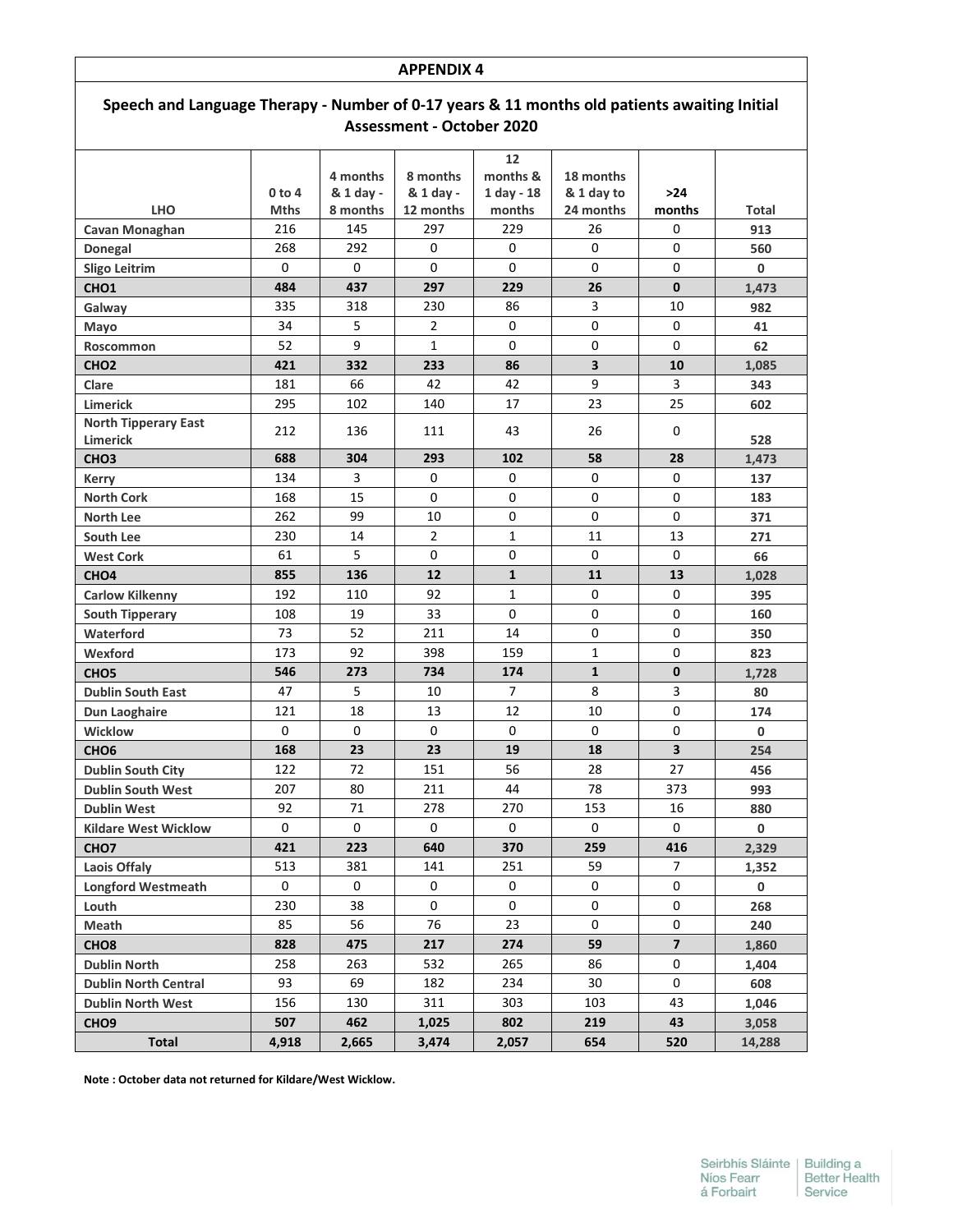| <b>APPENDIX 5</b>                                                                                                      |              |                       |                       |                                |                         |              |              |  |  |
|------------------------------------------------------------------------------------------------------------------------|--------------|-----------------------|-----------------------|--------------------------------|-------------------------|--------------|--------------|--|--|
| Speech and Language Therapy - Number of 0-17 years & 11 months old patients awaiting Initial<br>Therapy - October 2020 |              |                       |                       |                                |                         |              |              |  |  |
|                                                                                                                        | $0$ to 4     | 4 months<br>& 1 day - | 8 months<br>& 1 day - | 12<br>months &<br>$1$ day - 18 | 18 months<br>& 1 day to | $>24$        |              |  |  |
| <b>LHO</b>                                                                                                             | <b>Mths</b>  | 8 months              | 12 months             | months                         | 24 months               | months       | Total        |  |  |
| Cavan Monaghan                                                                                                         | 3            | 3                     | 2                     | 0                              | 0                       | 0            | 8            |  |  |
| Donegal                                                                                                                | 26           | 33                    | 14                    | 0                              | 0                       | 0            | 73           |  |  |
| <b>Sligo Leitrim</b>                                                                                                   | $\Omega$     | 0                     | 0                     | $\Omega$                       | $\Omega$                | $\Omega$     | $\mathbf{0}$ |  |  |
| CHO <sub>1</sub>                                                                                                       | 29           | 36                    | 16                    | $\mathbf{0}$                   | $\mathbf{0}$            | $\mathbf{0}$ | 81           |  |  |
| Galway                                                                                                                 | 52           | 95                    | 116                   | 118                            | 52                      | 227          | 660          |  |  |
| Mayo                                                                                                                   | 93           | 83                    | 123                   | 23                             | 0                       | 0            | 322          |  |  |
| Roscommon                                                                                                              | 84           | 105                   | 40                    | $\Omega$                       | 0                       | 0            | 229          |  |  |
| CHO <sub>2</sub>                                                                                                       | 229          | 283                   | 279                   | 141                            | 52                      | 227          | 1,211        |  |  |
| Clare                                                                                                                  | 37           | 22                    | 70                    | 16                             | 5                       | $\Omega$     | 150          |  |  |
| Limerick                                                                                                               | 90           | 30                    | 53                    | 32                             | 10                      | 25           | 240          |  |  |
| <b>North Tipperary East</b><br><b>Limerick</b>                                                                         | 46           | 4                     | 12                    | 1                              | $\Omega$                | 0            | 63           |  |  |
| CHO <sub>3</sub>                                                                                                       | 173          | 56                    | 135                   | 49                             | 15                      | 25           | 453          |  |  |
| <b>Kerry</b>                                                                                                           | 76           | 58                    | 20                    | 4                              | $\Omega$                | 0            | 158          |  |  |
| <b>North Cork</b>                                                                                                      | 61           | 92                    | 87                    | 72                             | $\Omega$                | 0            | 312          |  |  |
| North Lee                                                                                                              | 163          | 130                   | 283                   | 221                            | 71                      | 41           | 909          |  |  |
| South Lee                                                                                                              | 137          | 101                   | 190                   | 139                            | 54                      | 84           | 705          |  |  |
| <b>West Cork</b>                                                                                                       | 42           | 20                    | 30                    | 19                             | $\overline{2}$          | 0            | 113          |  |  |
| CHO <sub>4</sub>                                                                                                       | 479          | 401                   | 610                   | 455                            | 127                     | 125          | 2,197        |  |  |
| <b>Carlow Kilkenny</b>                                                                                                 | 46           | 15                    | 79                    | 149                            | 169                     | 177          | 635          |  |  |
| <b>South Tipperary</b>                                                                                                 | 92           | 32                    | 51                    | 62                             | $\mathbf{0}$            | 0            | 237          |  |  |
| Waterford                                                                                                              | 27           | 14                    | 53                    | 124                            | 181                     | 101          | 500          |  |  |
| Wexford                                                                                                                | 83           | 23                    | 119                   | 155                            | 81                      | 35           | 496          |  |  |
| CHO <sub>5</sub>                                                                                                       | 248          | 84                    | 302                   | 490                            | 431                     | 313          | 1,868        |  |  |
| <b>Dublin South East</b>                                                                                               | 25           | 0                     | 0                     | 0                              | 0                       | 0            | 25           |  |  |
| Dun Laoghaire                                                                                                          | 68           | 4                     | 0                     | 0                              | $\Omega$                | 0            | 72           |  |  |
| <b>Wicklow</b>                                                                                                         | 0            | 0                     | 0                     | 0                              | 0                       | 0            | 0            |  |  |
| CHO <sub>6</sub>                                                                                                       | 93           | 4                     | 0                     | 0                              | $\mathbf{0}$            | 0            | 97           |  |  |
| <b>Dublin South City</b>                                                                                               | 44           | 55                    | 122                   | 134                            | 84                      | 96           | 535          |  |  |
| <b>Dublin South West</b>                                                                                               | 30           | 35                    | 98                    | 111                            | 57                      | 20           | 351          |  |  |
| <b>Dublin West</b>                                                                                                     | 16           | 18                    | 154                   | 260                            | 138                     | 118          | 704          |  |  |
| <b>Kildare West Wicklow</b>                                                                                            | $\mathsf{O}$ | 0                     | 0                     | $\mathsf{O}\xspace$            | $\mathsf{O}$            | $\mathsf{O}$ | 0            |  |  |
| CHO <sub>7</sub>                                                                                                       | 90           | 108                   | 374                   | 505                            | 279                     | 234          | 1,590        |  |  |
| Laois Offaly                                                                                                           | 58           | 32                    | 103                   | 96                             | 63                      | $\mathbf{1}$ | 353          |  |  |
| <b>Longford Westmeath</b>                                                                                              | 0            | 0                     | 0                     | 0                              | 0                       | 0            | 0            |  |  |
| Louth                                                                                                                  | $\mathbf 0$  | 0                     | 0                     | 0                              | 0                       | 0            | 0            |  |  |
| Meath                                                                                                                  | 0            | 0                     | 0                     | 0                              | 0                       | 0            | 0            |  |  |
| CHO <sub>8</sub>                                                                                                       | 58           | 32                    | 103                   | 96                             | 63                      | $\mathbf{1}$ | 353          |  |  |
| <b>Dublin North</b>                                                                                                    | 171          | 18                    | 237                   | 437                            | 15                      | $\mathsf{O}$ | 878          |  |  |
| <b>Dublin North Central</b>                                                                                            | 79           | 19                    | 69                    | 50                             | 24                      | 0            | 241          |  |  |
| <b>Dublin North West</b>                                                                                               | 57           | 29                    | 112                   | 150                            | 38                      | 10           | 396          |  |  |
| CHO <sub>9</sub>                                                                                                       | 307          | 66                    | 418                   | 637                            | 77                      | 10           | 1,515        |  |  |
| <b>Total</b>                                                                                                           | 1,706        | 1,070                 | 2,237                 | 2,373                          | 1,044                   | 935          | 9,365        |  |  |

**Note : October data not turned for Kildare / West Wicklow**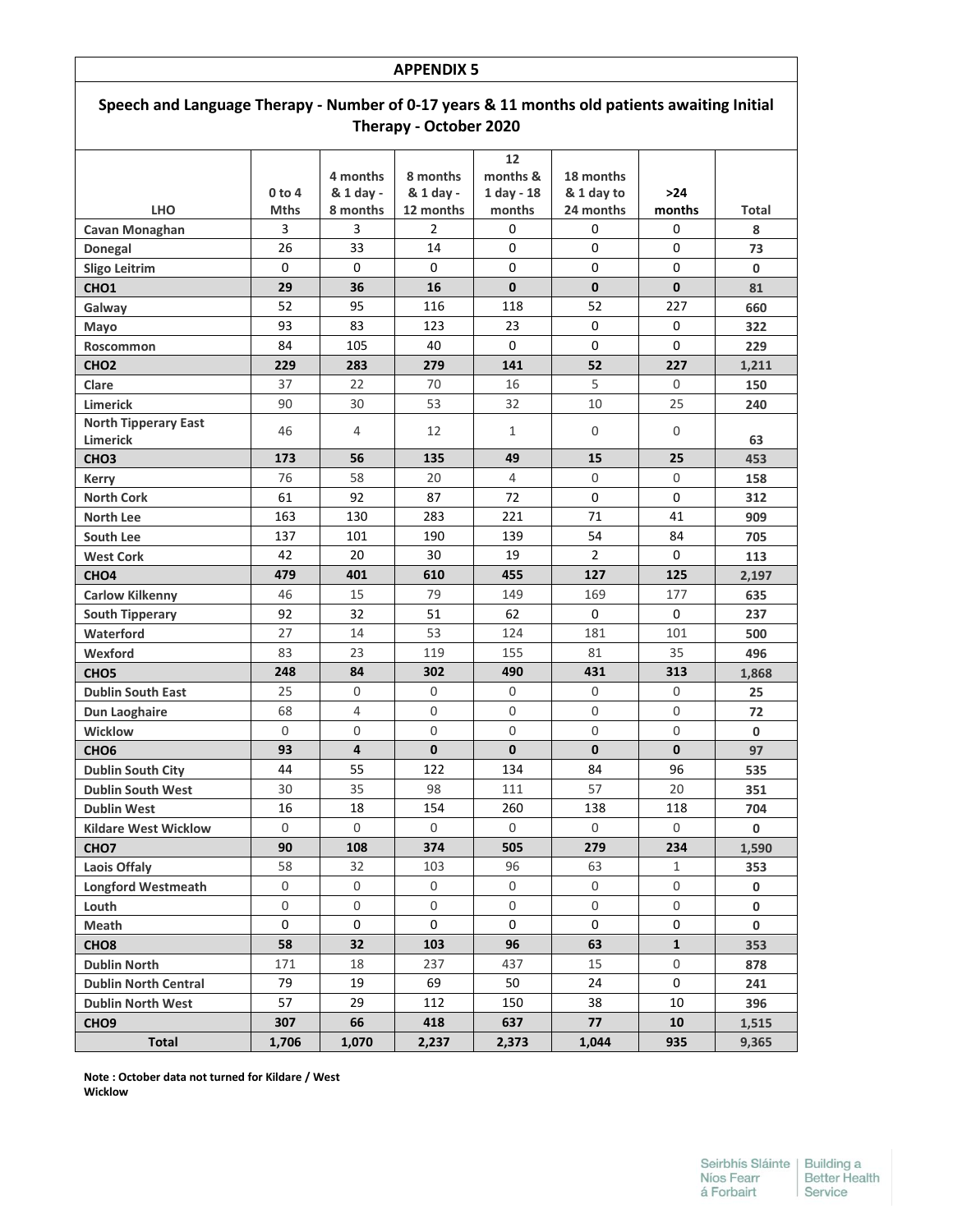| Speech and Language Therapy - Number of 0-17 years & 11 months old patients awaiting Further |              |                |              |                |                |              |        |  |
|----------------------------------------------------------------------------------------------|--------------|----------------|--------------|----------------|----------------|--------------|--------|--|
| Therapy - October 2020                                                                       |              |                |              |                |                |              |        |  |
|                                                                                              |              |                |              | 12             |                |              |        |  |
|                                                                                              |              | 4 months       | 8 months     | months &       | 18 months      |              |        |  |
|                                                                                              | 0 to 4       | & 1 day -      | & 1 day -    | $1$ day - 18   | & 1 day to     | >24          |        |  |
| <b>LHO</b>                                                                                   | <b>Mths</b>  | 8 months       | 12 months    | months         | 24 months      | months       | Total  |  |
| Cavan Monaghan                                                                               | 357          | 405            | 105          | 0              | 0              | 0            | 867    |  |
| Donegal                                                                                      | 370          | 543            | 145          | 70             | 10             | 0            | 1,138  |  |
| <b>Sligo Leitrim</b>                                                                         | 0            | 0              | 0            | $\Omega$       | $\Omega$       | $\Omega$     | 0      |  |
| CHO <sub>1</sub>                                                                             | 727          | 948            | 250          | 70             | 10             | $\mathbf{0}$ | 2,005  |  |
| Galway                                                                                       | 316          | 615            | 491          | 106            | 18             | 4            | 1,550  |  |
| Mayo                                                                                         | 96           | 129            | 58           | 0              | 0              | 0            | 283    |  |
| <b>Roscommon</b>                                                                             | 495          | 161            | 24           | $\overline{2}$ | 0              | 0            | 682    |  |
| CHO <sub>2</sub>                                                                             | 907          | 905            | 573          | 108            | 18             | 4            | 2,515  |  |
| Clare                                                                                        | 158          | 89             | 164          | 187            | 90             | 42           | 730    |  |
| <b>Limerick</b>                                                                              | 385          | 238            | 207          | 85             | 57             | 6            | 978    |  |
| <b>North Tipperary East</b>                                                                  | 204          | 138            | 76           | 17             | 5              | 0            |        |  |
| <b>Limerick</b>                                                                              |              |                |              |                |                |              | 440    |  |
| CHO <sub>3</sub>                                                                             | 747          | 465            | 447          | 289            | 152            | 48           | 2,148  |  |
| <b>Kerry</b>                                                                                 | 376          | 404            | 137          | 26             | 0              | $\Omega$     | 943    |  |
| <b>North Cork</b>                                                                            | 69           | 48             | 133          | 98             | $\overline{7}$ | 0            | 355    |  |
| <b>North Lee</b>                                                                             | 204          | 155            | 294          | 215            | 84             | 65           | 1,017  |  |
| South Lee                                                                                    | 221          | 132            | 200          | 89             | 69             | 54           | 765    |  |
| <b>West Cork</b>                                                                             | 86           | 64             | 94           | 72             | $\overline{2}$ | 0            | 318    |  |
| CHO <sub>4</sub>                                                                             | 956          | 803            | 858          | 500            | 162            | 119          | 3,398  |  |
| <b>Carlow Kilkenny</b>                                                                       | 96           | 135            | 109          | 66             | 35             | 3            | 444    |  |
| <b>South Tipperary</b>                                                                       | 0            | 208            | 314          | 0              | 0              | $\Omega$     | 522    |  |
| Waterford                                                                                    | 4            | $\overline{2}$ | 20           | 40             | 17             | $\Omega$     | 83     |  |
| Wexford                                                                                      | 59           | 101            | 364          | 198            | 61             | 25           | 808    |  |
| CHO <sub>5</sub>                                                                             | 159          | 446            | 807          | 304            | 113            | 28           | 1,857  |  |
| <b>Dublin South East</b>                                                                     | 39           | 0              | 0            | 0              | 0              | 0            | 39     |  |
| Dun Laoghaire                                                                                | 20           | $\Omega$       | 0            | $\Omega$       | 0              | $\Omega$     | 20     |  |
| <b>Wicklow</b>                                                                               | 0            | 0              | 0            | $\mathbf 0$    | 0              | 0            | 0      |  |
| CHO <sub>6</sub>                                                                             | 59           | $\mathbf{0}$   | $\mathbf{0}$ | $\mathbf 0$    | $\mathbf{0}$   | $\mathbf{0}$ | 59     |  |
| <b>Dublin South City</b>                                                                     | 113          | 74             | 162          | 185            | 56             | 99           | 689    |  |
| <b>Dublin South West</b>                                                                     | 40           | 89             | 220          | 208            | 95             | 54           | 706    |  |
| <b>Dublin West</b>                                                                           | 22           | 22             | 242          | 352            | 166            | 101          | 905    |  |
| <b>Kildare West Wicklow</b>                                                                  | $\mathbf{0}$ | $\mathsf{O}$   | 0            | 0              | 0              | 0            | 0      |  |
| CHO <sub>7</sub>                                                                             | 175          | 185            | 624          | 745            | 317            | 254          | 2,300  |  |
| Laois Offaly                                                                                 | 91           | 176            | 52           | 39             | 42             | $10\,$       | 410    |  |
| <b>Longford Westmeath</b>                                                                    | 0            | 0              | 0            | 0              | $\mathsf{O}$   | 0            | 0      |  |
| Louth                                                                                        | 0            | $\mathsf{O}$   | 0            | 0              | 0              | 0            | 0      |  |
| Meath                                                                                        | 0            | 0              | 0            | 0              | 0              | 0            | 0      |  |
| CHO <sub>8</sub>                                                                             | 91           | 176            | 52           | 39             | 42             | 10           | 410    |  |
| <b>Dublin North</b>                                                                          | 264          | 46             | 595          | 735            | 32             | 0            | 1,672  |  |
| <b>Dublin North Central</b>                                                                  | 69           | 74             | 153          | 112            | 57             | 0            | 465    |  |
| <b>Dublin North West</b>                                                                     | 81           | 36             | 126          | 233            | 93             | 4            | 573    |  |
| CHO <sub>9</sub>                                                                             | 414          | 156            | 874          | 1,080          | 182            | 4            | 2,710  |  |
| <b>Total</b>                                                                                 | 4,235        | 4,084          | 4,485        | 3,135          | 996            | 467          | 17,402 |  |

**Note : October data not returned for Kildare/West Wicklow (CHO 7)**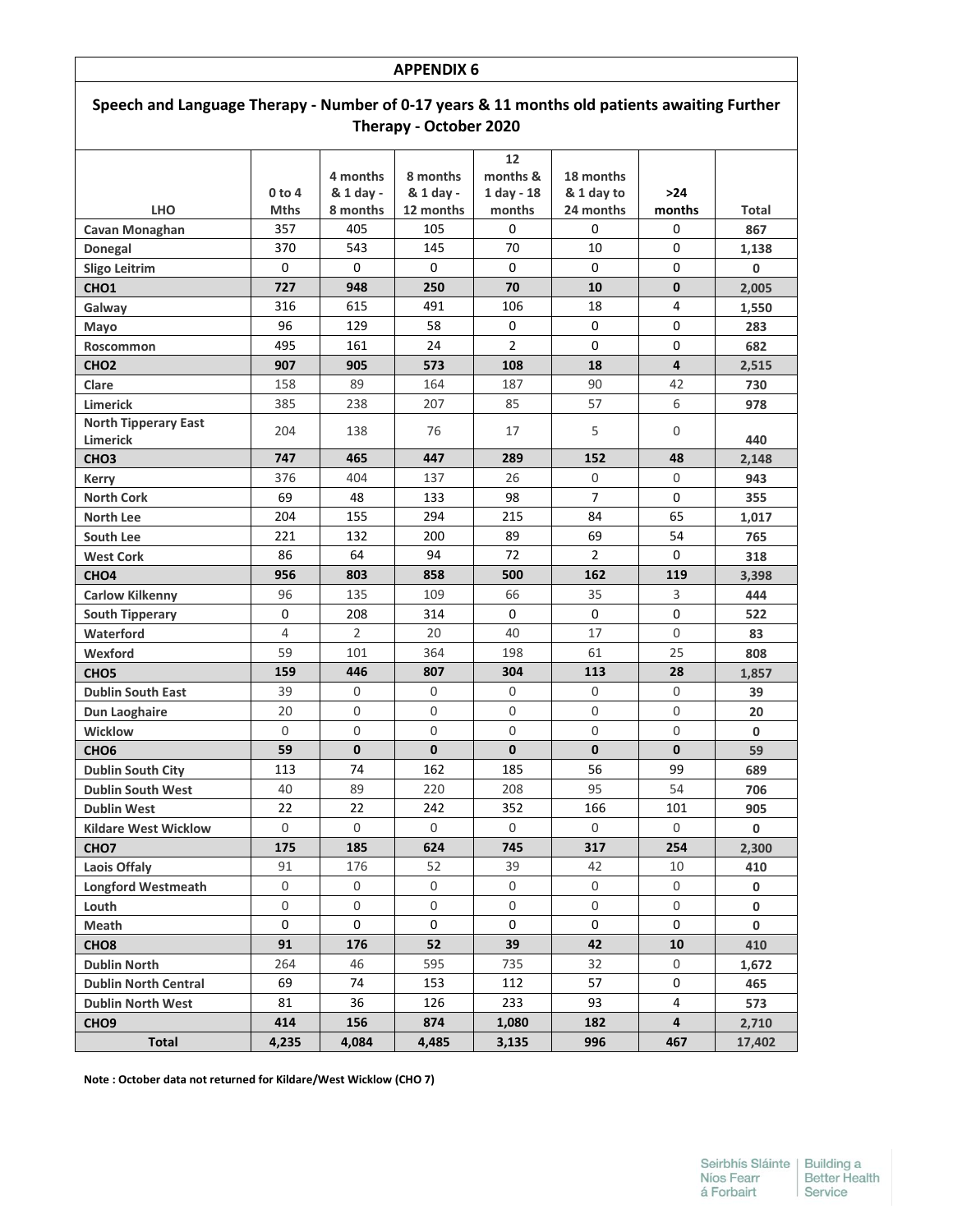# **Speech and Language Therapy - Number of patients aged 18 years and older awaiting Initial Assessment - October 2020**

| <b>Total</b>                    | 2,956       | 1,441                | 1,498          | 637            | 261               | 88                      | 6,881        |
|---------------------------------|-------------|----------------------|----------------|----------------|-------------------|-------------------------|--------------|
| CHO <sub>9</sub>                | 332         | 211                  | 171            | 49             | 10                | $\mathbf 0$             | 773          |
| <b>Dublin North West</b>        | 222         | 166                  | 103            | 0              | 0                 | 0                       | 491          |
| <b>Dublin North Central</b>     | 61          | 37                   | 60             | 49             | 10                | 0                       | 217          |
| <b>Dublin North</b>             | 49          | 8                    | 8              | 0              | 0                 | 0                       | 65           |
| CHO <sub>8</sub>                | 1,002       | 497                  | 617            | 354            | 171               | $\mathbf{9}$            | 2,650        |
| Meath                           | 491         | 260                  | 245            | 152            | 95                | 0                       | 1,243        |
| Louth                           | 32          | 7 <sup>1</sup>       | 0              | 0              | 0                 | 0                       | 39           |
| <b>Longford Westmeath</b>       | 377         | 172                  | 308            | 141            | 62                | 0                       | 1,060        |
| Laois Offaly                    | 102         | 58                   | 64             | 61             | 14                | 9                       | 308          |
| CHO <sub>7</sub>                | 191         | 121                  | 114            | 66             | $2^{\circ}$       | $\overline{\mathbf{z}}$ | 501          |
| <b>Kildare West Wicklow</b>     | $\mathbf 0$ | 0                    | 0              | $\mathbf 0$    | 0                 | $\Omega$                | $\mathbf 0$  |
| <b>Dublin West</b>              | 72          | 37                   | 32             | 18             | $\overline{2}$    | $\overline{7}$          | 168          |
| <b>Dublin South West</b>        | 78          | 52                   | 46             | 35             | 0                 | $\mathbf 0$             | 211          |
| <b>Dublin South City</b>        | 41          | 32                   | 36             | 13             | 0                 | 0                       | 122          |
| CHO <sub>6</sub>                | 471         | 134                  | 108            | 78             | 29                | $\mathbf 0$             | 820          |
| Dun Laoghaire<br><b>Wicklow</b> | 412         | 134                  | 108            | 78             | 29                | $\Omega$                | 761          |
| <b>Dublin South East</b>        | $\mathbf 0$ | 0<br>0               | 0              | $\mathbf 0$    | 0                 | 0<br>0                  | 59<br>0      |
| CHO <sub>5</sub>                | 59          |                      | 0              | 0              | 0                 |                         | 407          |
| Wexford                         | 34<br>224   | $\overline{7}$<br>88 | 8<br>72        | 1<br>23        | 0<br>$\mathbf{0}$ | 0<br>$\mathbf{0}$       | 50           |
| Waterford                       | 41          | 18                   | $\overline{2}$ | 0              | 0                 | 0                       | 61           |
| <b>South Tipperary</b>          | 50          | 3                    | 1              | 0              |                   |                         | 54           |
| <b>Carlow Kilkenny</b>          | 99          | 60                   | 61             | 22             | 0<br>$\Omega$     | $\Omega$<br>$\Omega$    | 242          |
| CHO <sub>4</sub>                | 150         | 33                   | 5              | 0              | $\mathbf{0}$      | $\mathbf 0$             | 188          |
| <b>West Cork</b>                | 18          | $\Omega$             | 0              | 0              | $\Omega$          | $\Omega$                | 18           |
| South Lee                       | 32          | 19                   | $\overline{2}$ | 0              | 0                 | 0                       | 53           |
| North Lee                       | 37          | 12                   | 3              | 0              | 0                 | 0                       | 52           |
| <b>North Cork</b>               | 26          | $\overline{2}$       | 0              | 0              | 0                 | $\Omega$                | 28           |
| Kerry                           | 37          | 0                    | 0              | 0              | 0                 | 0                       | 37           |
| CHO <sub>3</sub>                | 79          | 21                   | 27             | 9              | 0                 | $\mathbf{0}$            | 136          |
| <b>Limerick</b>                 |             |                      |                |                |                   |                         | 16           |
| <b>North Tipperary East</b>     | 14          | $\overline{2}$       | 0              | 0              | 0                 | 0                       |              |
| <b>Limerick</b>                 | 47          | 19                   | 27             | 9              | 0                 | $\mathbf 0$             | 102          |
| Clare                           | 18          | 0                    | $\mathbf 0$    | 0              | 0                 | 0                       | 18           |
| CHO <sub>2</sub>                | 161         | 86                   | 43             | $\overline{2}$ | $\mathbf{0}$      | $\mathbf{0}$            | 292          |
| Roscommon                       | 18          | 6                    | $\mathbf{1}$   | 1              | 0                 | 0                       | 26           |
| Mayo                            | 22          | 10                   | $\overline{2}$ | 0              | 0                 | 0                       | 34           |
| CHO <sub>1</sub><br>Galway      | 121         | 70                   | 40             | 1              | 0                 | 0                       | 1,114<br>232 |
| <b>Sligo Leitrim</b>            | 346         | 250                  | 88<br>341      | 56             | 49                | 72                      | 460          |
| Donegal                         | 17<br>186   | 8<br>182             | 193            | 5<br>4         | 8<br>$\mathbf 0$  | 72<br>$\Omega$          | 303          |
| Cavan Monaghan                  | 143         | 60                   | 60             | 47             | 41                | $\Omega$                | 351          |
| <b>LHO</b>                      | <b>Mths</b> | 8 months             | 12 months      | months         | 24 months         | months                  | Total        |
|                                 | $0$ to 4    | & 1 day -            | & 1 day -      | $1$ day - 18   | & 1 day to        | $>24$                   |              |
|                                 |             | 4 months             | 8 months       | months &       | 18 months         |                         |              |
|                                 |             |                      |                |                |                   |                         |              |

**Note : October data not returned for Kildare/West Wicklow.**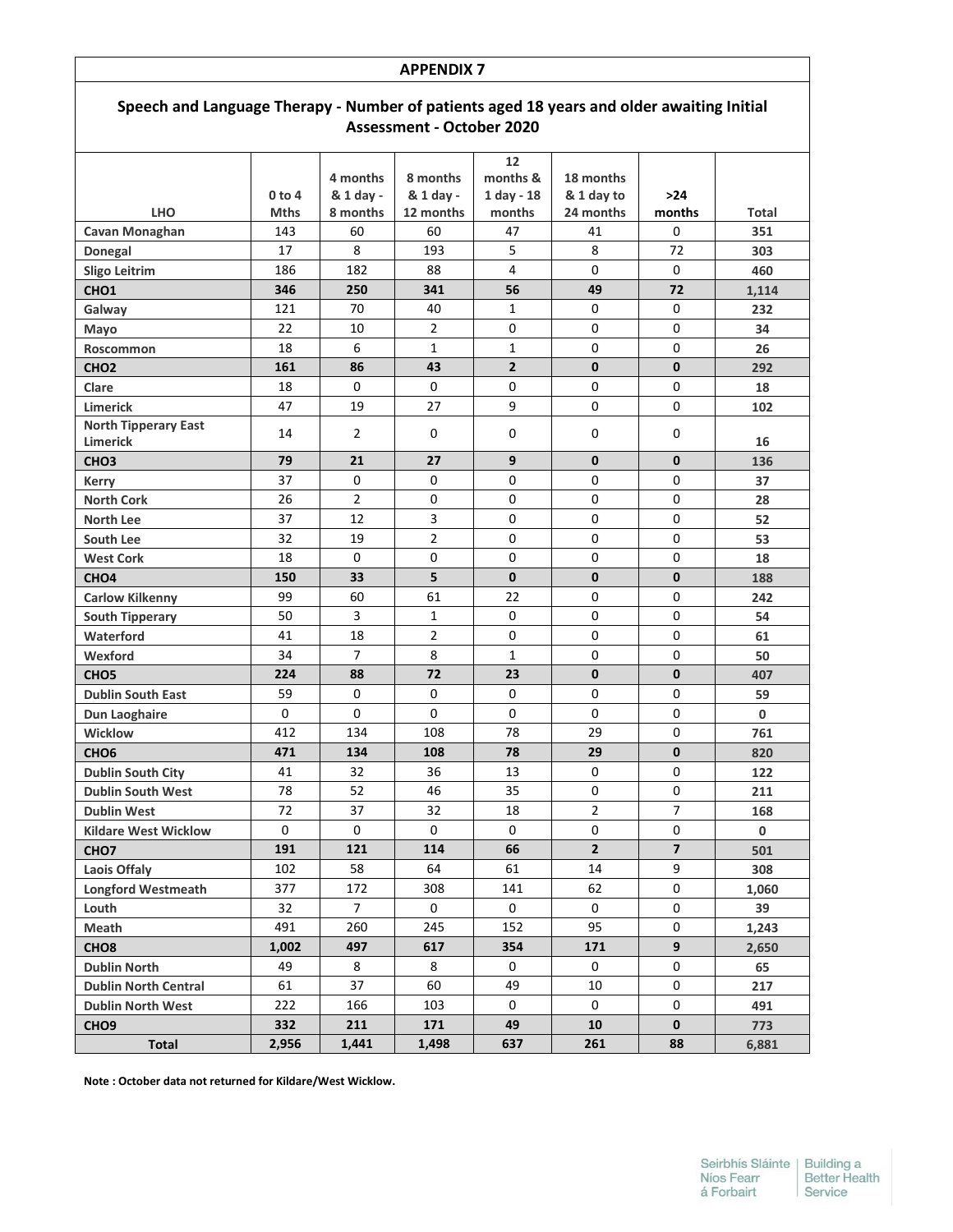| <b>APPENDIX 8</b>                                                                                                   |                |                       |                         |                                |                         |              |                |  |  |  |
|---------------------------------------------------------------------------------------------------------------------|----------------|-----------------------|-------------------------|--------------------------------|-------------------------|--------------|----------------|--|--|--|
| Speech and Language Therapy - Number of patients aged 18 years and older awaiting Initial<br>Therapy - October 2020 |                |                       |                         |                                |                         |              |                |  |  |  |
|                                                                                                                     | 0 to 4         | 4 months<br>& 1 day - | 8 months<br>& 1 day -   | 12<br>months &<br>$1$ day - 18 | 18 months<br>& 1 day to | >24          |                |  |  |  |
| <b>LHO</b>                                                                                                          | <b>Mths</b>    | 8 months              | 12 months               | months                         | 24 months               | months       | Total          |  |  |  |
| Cavan Monaghan                                                                                                      | 11             | 6                     | 0                       | 0                              | 0                       | 0            | 17             |  |  |  |
| Donegal                                                                                                             | 0              | 0                     | $\Omega$                | 0                              | 0                       | 0            | 0              |  |  |  |
| <b>Sligo Leitrim</b>                                                                                                | 29             | 43                    | 27                      | 5                              | 0                       | 0            | 104            |  |  |  |
| CHO <sub>1</sub>                                                                                                    | 40             | 49                    | 27                      | 5                              | $\mathbf{0}$            | $\mathbf{0}$ | 121            |  |  |  |
| Galway                                                                                                              | 18             | 45                    | 16                      | 0                              | $\Omega$                | 0            | 79             |  |  |  |
| Mayo                                                                                                                | 14             | 0                     | $\Omega$                | 0                              | 0                       | 0            | 14             |  |  |  |
| Roscommon                                                                                                           | 0              | 0                     | $\Omega$                | 0                              | 0                       | 0            | $\mathbf 0$    |  |  |  |
| CHO <sub>2</sub>                                                                                                    | 32             | 45                    | 16                      | $\mathbf{0}$                   | $\mathbf{0}$            | $\mathbf{0}$ | 93             |  |  |  |
| Clare                                                                                                               | 0              | 0                     | 0                       | 0                              | 0                       | 0            | 0              |  |  |  |
| <b>Limerick</b>                                                                                                     | 21             | 18                    | 27                      | 11                             | 9                       | 0            | 86             |  |  |  |
| <b>North Tipperary East</b><br>Limerick                                                                             | 0              | $\overline{2}$        | $\Omega$                | 0                              | 0                       | 0            | $\overline{2}$ |  |  |  |
| CHO <sub>3</sub>                                                                                                    | 21             | 20                    | 27                      | 11                             | 9                       | $\mathbf{0}$ | 88             |  |  |  |
| <b>Kerry</b>                                                                                                        | 18             | 3                     | 0                       | 0                              | 0                       | 0            | 21             |  |  |  |
| <b>North Cork</b>                                                                                                   | 0              | 0                     | 0                       | 0                              | 0                       | 0            | 0              |  |  |  |
| <b>North Lee</b>                                                                                                    | 9              | 3                     | $\overline{2}$          | 0                              | $\Omega$                | 0            | 14             |  |  |  |
| South Lee                                                                                                           | $\overline{2}$ | 0                     | 0                       | 0                              | 0                       | 0            | $\overline{2}$ |  |  |  |
| <b>West Cork</b>                                                                                                    | $\overline{2}$ | 3                     | 0                       | 0                              | 0                       | 0            | 5              |  |  |  |
| CHO <sub>4</sub>                                                                                                    | 31             | 9                     | $\overline{2}$          | $\mathbf{0}$                   | $\mathbf{0}$            | $\mathbf{0}$ | 42             |  |  |  |
| <b>Carlow Kilkenny</b>                                                                                              | 0              | 0                     | 0                       | 0                              | 0                       | 0            | 0              |  |  |  |
| <b>South Tipperary</b>                                                                                              | $\mathbf{1}$   | 0                     | 0                       | $\mathbf{1}$                   | 0                       | 0            | $\overline{2}$ |  |  |  |
| Waterford                                                                                                           | 0              | 0                     | 0                       | 0                              | 0                       | 0            | 0              |  |  |  |
| Wexford                                                                                                             | 0              | 1                     | 0                       | 1                              | 1                       | 1            | 4              |  |  |  |
| CHO <sub>5</sub>                                                                                                    | $\mathbf{1}$   | $\mathbf{1}$          | $\mathbf{0}$            | $\overline{2}$                 | $\mathbf{1}$            | $\mathbf{1}$ | 6              |  |  |  |
| <b>Dublin South East</b>                                                                                            | 18             | 0                     | $\Omega$                | 0                              | 0                       | 0            | 18             |  |  |  |
| Dun Laoghaire                                                                                                       | 0              | 0                     | 0                       | 0                              | 0                       | 0            | 0              |  |  |  |
| <b>Wicklow</b>                                                                                                      | 248            | 158                   | 89                      | 71                             | 38                      | 0            | 604            |  |  |  |
| CHO <sub>6</sub>                                                                                                    | 266            | 158                   | 89                      | 71                             | 38                      | $\mathbf{0}$ | 622            |  |  |  |
| <b>Dublin South City</b>                                                                                            | 0              | $\overline{2}$        | 0                       | 0                              | 0                       | 0            | $\overline{2}$ |  |  |  |
| <b>Dublin South West</b>                                                                                            | 6              | 8                     | 4                       | 4                              | 0                       | 0            | 22             |  |  |  |
| <b>Dublin West</b>                                                                                                  | 0              | 0                     | 0                       | 0                              | 0                       | 0            | $\mathbf 0$    |  |  |  |
| <b>Kildare West Wicklow</b>                                                                                         | 0              | 0                     | 0                       | 0                              | 0                       | 0            | 0              |  |  |  |
| CHO <sub>7</sub>                                                                                                    | 6              | 10                    | $\overline{\mathbf{4}}$ | 4                              | $\mathbf{0}$            | $\mathbf 0$  | 24             |  |  |  |
| Laois Offaly                                                                                                        | 0              | 0                     | 0                       | 0                              | 0                       | 0            | $\mathbf 0$    |  |  |  |
| <b>Longford Westmeath</b>                                                                                           | 124            | 48                    | 98                      | 31                             | 11                      | 0            | 312            |  |  |  |
| Louth                                                                                                               | 25             | 10                    | 0                       | 0                              | 0                       | 0            | 35             |  |  |  |
| Meath                                                                                                               | 31             | 0                     | 0                       | 0                              | 0                       | 0            | 31             |  |  |  |
| CHO <sub>8</sub>                                                                                                    | 180            | 58                    | 98                      | 31                             | 11                      | $\mathbf 0$  | 378            |  |  |  |
| <b>Dublin North</b>                                                                                                 | 9              | $\overline{7}$        | $\overline{2}$          | 0                              | 0                       | 0            | 18             |  |  |  |
| <b>Dublin North Central</b>                                                                                         | 21             | 14                    | $\mathbf{1}$            | $\mathbf{1}$                   | 0                       | 0            | 37             |  |  |  |
| <b>Dublin North West</b>                                                                                            | 158            | 147                   | 99                      | 0                              | 0                       | 0            | 404            |  |  |  |
| CHO <sub>9</sub>                                                                                                    | 188            | 168                   | 102                     | 1                              | 0                       | $\bf{0}$     | 459            |  |  |  |
| <b>Total</b>                                                                                                        | 765            | 518                   | 365                     | 125                            | 59                      | $\mathbf{1}$ | 1,833          |  |  |  |

**Note : October data not turned for Kildare / West Wicklow**